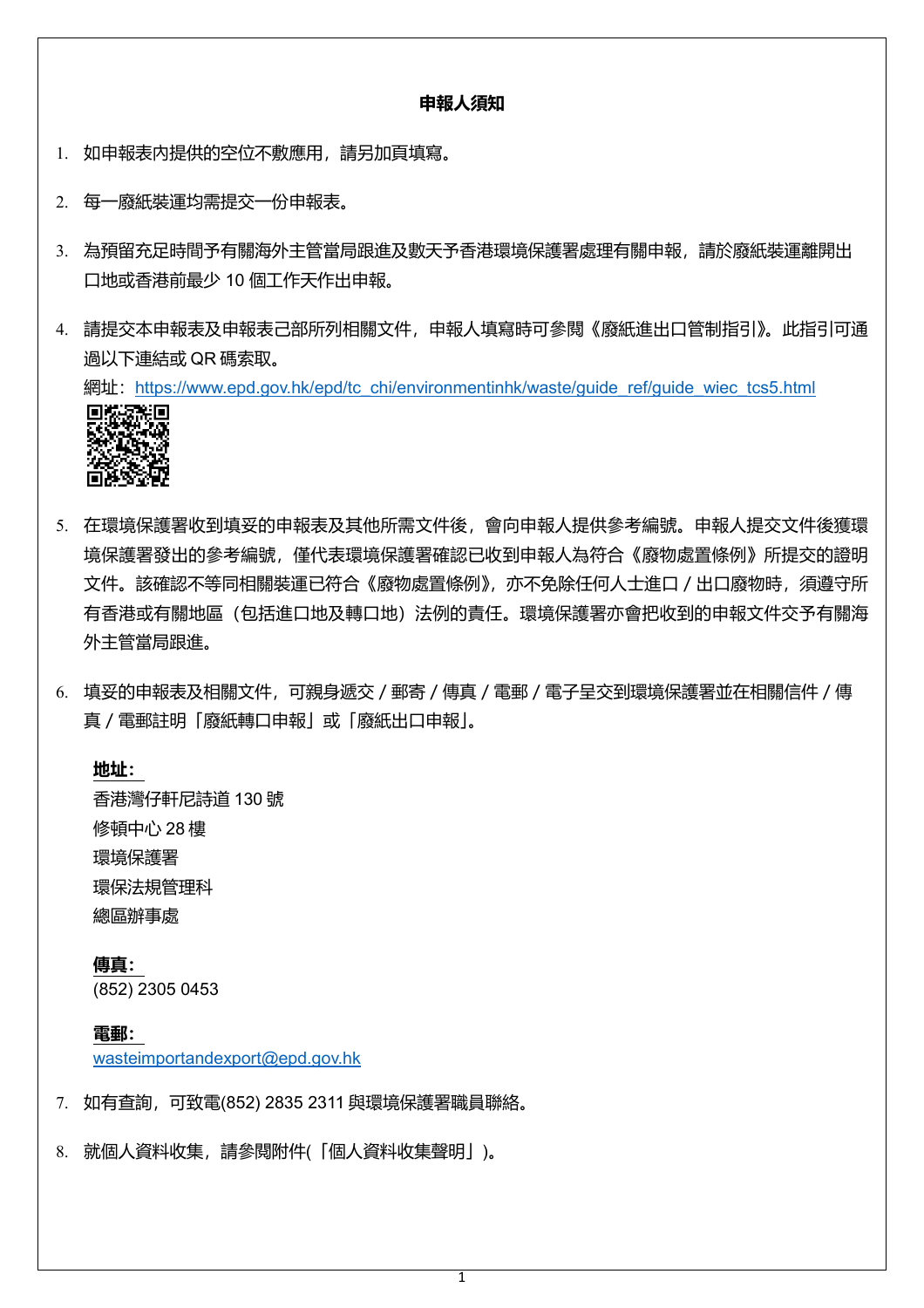# **個人資料收集聲明**

**附件**

收集個人資料的目的

- 1. 你在這份表格上提供的資料,環保署將用於下列一項或多項用途:
	- a. 與處理本表格申報事項有關的工作;
	- b. 有關環境法例的執行和執法;
	- c. 污染投訴調查;
	- d. 統計及其他法定用途;
	- e.公眾登記冊;以及
	- f. 方便政府跟你聯絡。
- 2. 是否在本表格上提供個人資料,純屬自願性質。如果你不提供足夠的資料,本署未必可以處理 你的申報。

獲轉交個人資料人士的類別

- 3. 你在本表格上提供的個人資料,本署可向下列人士披露:
	- a. 索取該等資料以作上文第 1 段用途的其他政府決策局及部門;以及
	- b. 按有關法例獲准的其他人士。

查閱個人資料

4. 根據個人資料(私隱)條例第 18 條及第 22 條及附表 1 第 6 原則的規定,你有權查閱和更改個 人資料。你查閱個人資料的權利,包括取得在這份表格上提供的個人資料副本。

查詢

5. 如欲查詢經本表格填報的個人資料,包括查閱和更改個人資料,可透過下列通訊地址或電郵 [\(enquiry@epd.gov.hk\)](mailto:enquiry@epd.gov.hk)向本署提出。

香港灣仔告士打道 5 號 稅務大樓 33 樓 環境保護署 高級環境保護主任(知識管理)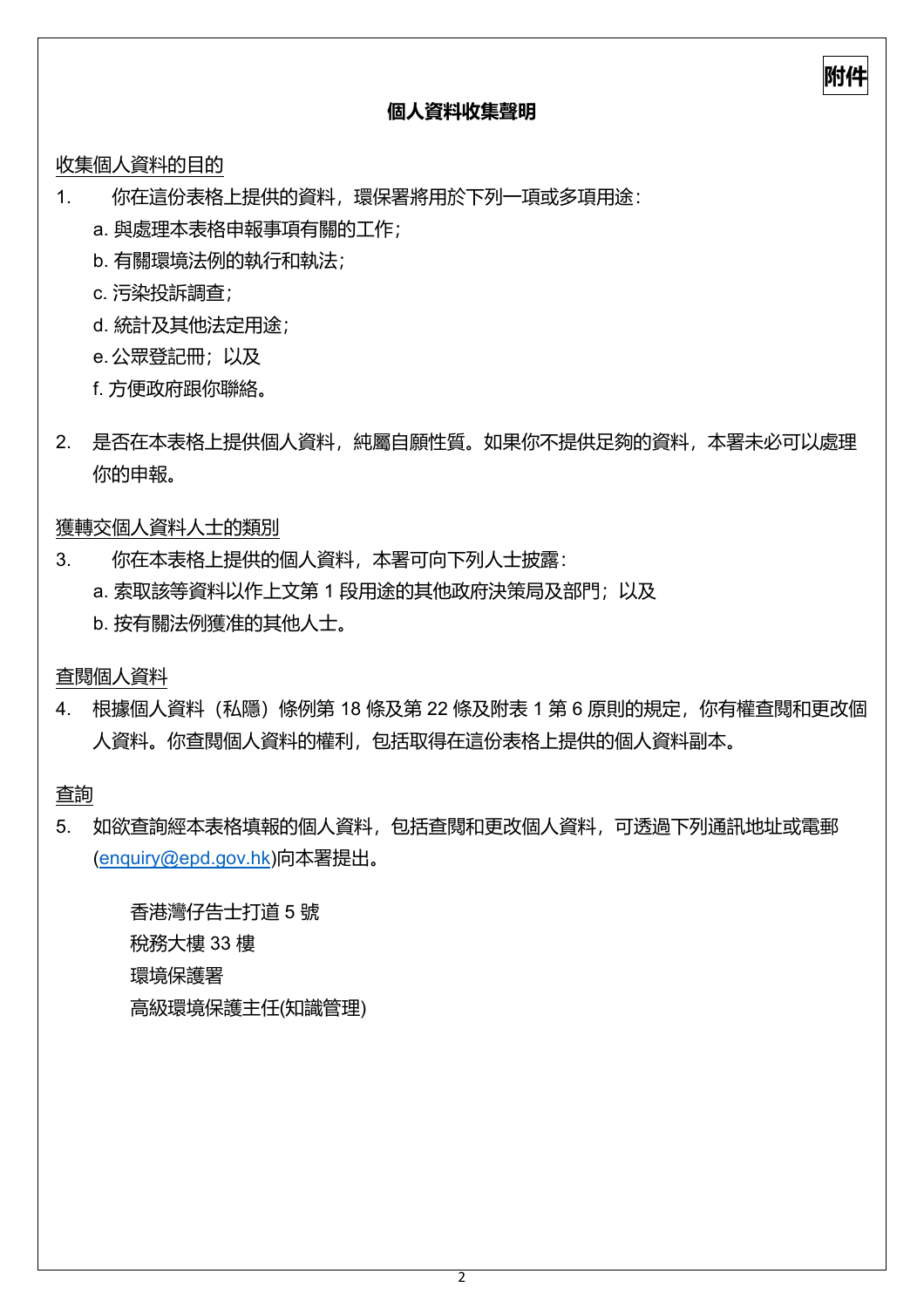# **Notice to Declarant**

- 1. Please use separate page(s) where the space provided in the declaration form is not sufficient.
- 2. Each waste paper shipment must be covered by a declaration form.
- 3. To reserve adequate time for relevant overseas Competent Authorities to follow up as well as a few days for Hong Kong Environmental Protection Department to process the declaration, please submit the declaration at least 10 working days before each waste paper shipment leaves the place of export or Hong Kong.
- 4. Please submit the declaration form and relevant documents as listed in Part F of the declaration form. Please refer to 'Guidelines on Import and Export Control of Waste Paper' for reference. This Guideline can be found at the following link or QR code. Website: https://www.epd.gov.hk/epd/english/environmentinhk/waste/guide\_ref/guide\_wiec\_tcs5.html<br>□#☆#☆回



- 5. After the Environmental Protection Department receives the declaration form and all required documents, a reference number will be issued to the declarant. The reference number issued only acknowledges the receipt of the declarants' documents submitted for compliance with the 'Waste Disposal Ordinance'. It does not indicate that the waste shipment complies with the 'Waste Disposal Ordinance', and it does not exempt any person's obligation to comply with Hong Kong's and other jurisdictions' laws (including places of export and transit) on waste import and export. Besides, the Environmental Protection Department will pass the declaration form and relevant documents to the relevant overseas Competent Authorities for follow-up.
- 6. Completed Declaration Form and all relevant documents shall be submitted to the Environmental Protection Department in person, by post, fax, email or e-submission. Please also state 'Declaration for Re-export of Waste Paper' or 'Declaration for Export of Waste Paper' on the letter/fax/email.

# **Address:**

Environmental Protection Department Environmental Compliance Division, Territorial Control Office 28/F, Southorn Centre, 130 Hennessy Road, Wanchai, Hong Kong

**Fax:** (852) 2305 0453

### **Email:**

[wasteimportandexport@epd.gov.hk](mailto:wasteimportandexport@epd.gov.hk)

- 7. If you have any enquiries, please contact our staff at (852) 2835 2311.
- 8. For personal information collection, please refer to Annex, "Personal Information Collection Statement".